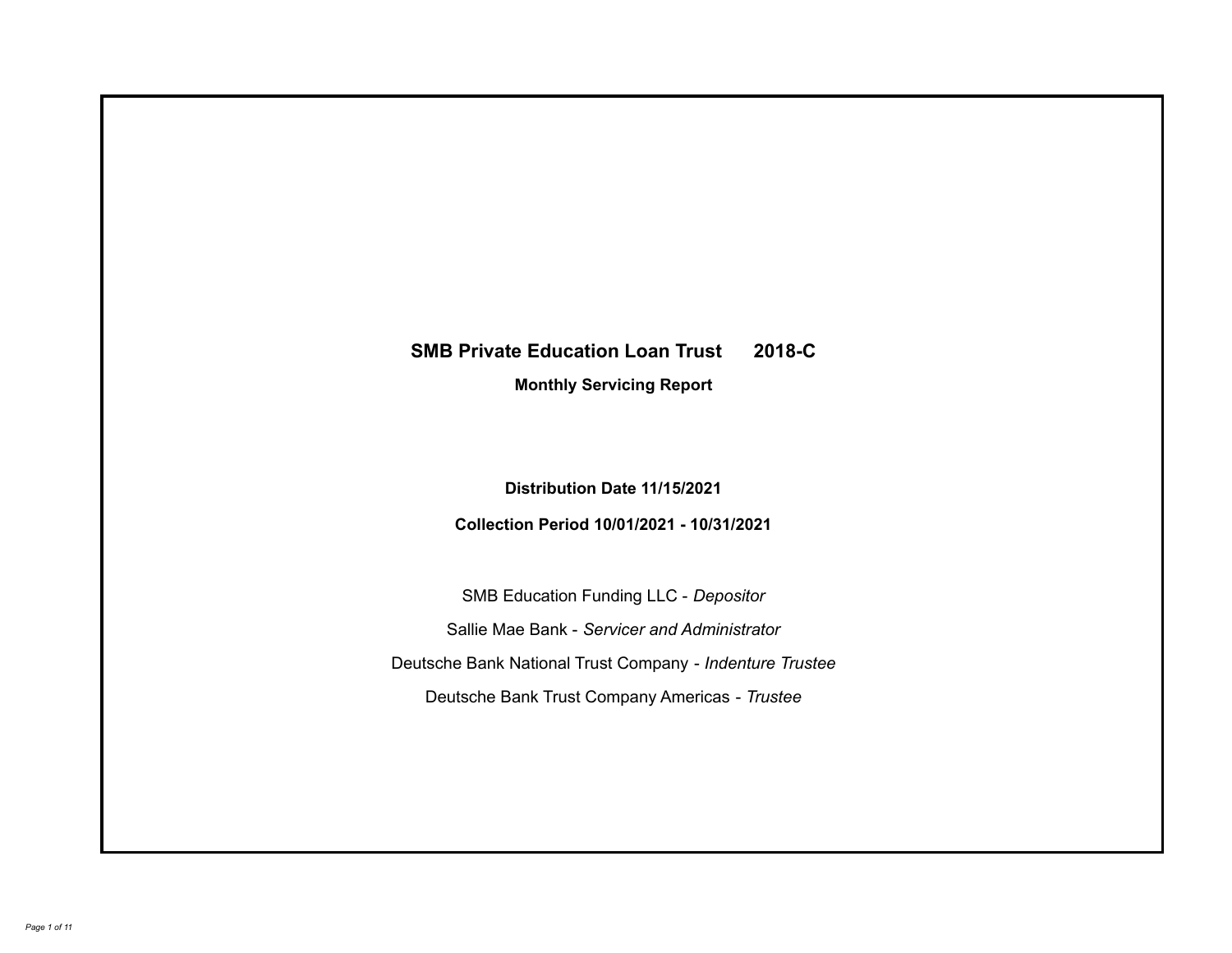A

| A            | <b>Student Loan Portfolio Characteristics</b> |                                                 | <b>Settlement Date</b><br>09/19/2018 | 09/30/2021       | 10/31/2021       |
|--------------|-----------------------------------------------|-------------------------------------------------|--------------------------------------|------------------|------------------|
|              | Principal Balance                             |                                                 | \$557,492,029.76                     | \$336,921,320.96 | \$330,572,063.92 |
|              | Interest to be Capitalized Balance            |                                                 | 38,025,828.51                        | 21,018,928.76    | 19,821,245.38    |
|              | Pool Balance                                  |                                                 | \$595,517,858.27                     | \$357,940,249.72 | \$350,393,309.30 |
|              |                                               |                                                 |                                      |                  |                  |
|              | Weighted Average Coupon (WAC)                 |                                                 | 9.62%                                | 8.21%            | 8.21%            |
|              | Weighted Average Remaining Term               |                                                 | 137.72                               | 129.65           | 129.33           |
|              | Number of Loans                               |                                                 | 48,318                               | 30,053           | 29,516           |
|              | Number of Borrowers                           |                                                 | 46,914                               | 29,270           | 28,748           |
|              | Pool Factor                                   |                                                 |                                      | 0.601057122      | 0.588384218      |
|              |                                               | Since Issued Total Constant Prepayment Rate (1) |                                      | 12.63%           | 12.73%           |
|              |                                               |                                                 |                                      |                  |                  |
| B            | <b>Debt Securities</b>                        | <b>Cusip/Isin</b>                               | 10/15/2021                           |                  | 11/15/2021       |
|              | A <sub>2</sub> A                              | 78449QAB3                                       | \$153,002,097.90                     |                  | \$149,211,318.19 |
|              | A2B                                           | 78449QAC1                                       | \$75,453,089.39                      |                  | \$73,583,663.78  |
|              | B                                             | 78449QAD9                                       | \$40,000,000.00                      |                  | \$40,000,000.00  |
|              |                                               |                                                 |                                      |                  |                  |
| $\mathsf{C}$ | <b>Certificates</b>                           | <b>Cusip/Isin</b>                               | 10/15/2021                           |                  | 11/15/2021       |
|              | Residual                                      | 78449Q107                                       | \$100,000.00                         |                  | \$100,000.00     |
|              |                                               |                                                 |                                      |                  |                  |
| D            | <b>Account Balances</b>                       |                                                 | 10/15/2021                           |                  | 11/15/2021       |
|              | Reserve Account Balance                       |                                                 | \$1,508,827.00                       |                  | \$1,508,827.00   |
|              |                                               |                                                 |                                      |                  |                  |
| E            | <b>Asset / Liability</b>                      |                                                 | 10/15/2021                           |                  | 11/15/2021       |
|              | Overcollateralization Percentage              |                                                 | 25.00%                               |                  | 25.00%           |

Specified Overcollateralization Amount

Actual Overcollateralization Amount \$89,485,062.43

(1) For additional information, see 'Since Issued CPR Methodology' found in section VIII of this report .

\$87,598,327.33 \$87,598,327.33

\$89,485,062.43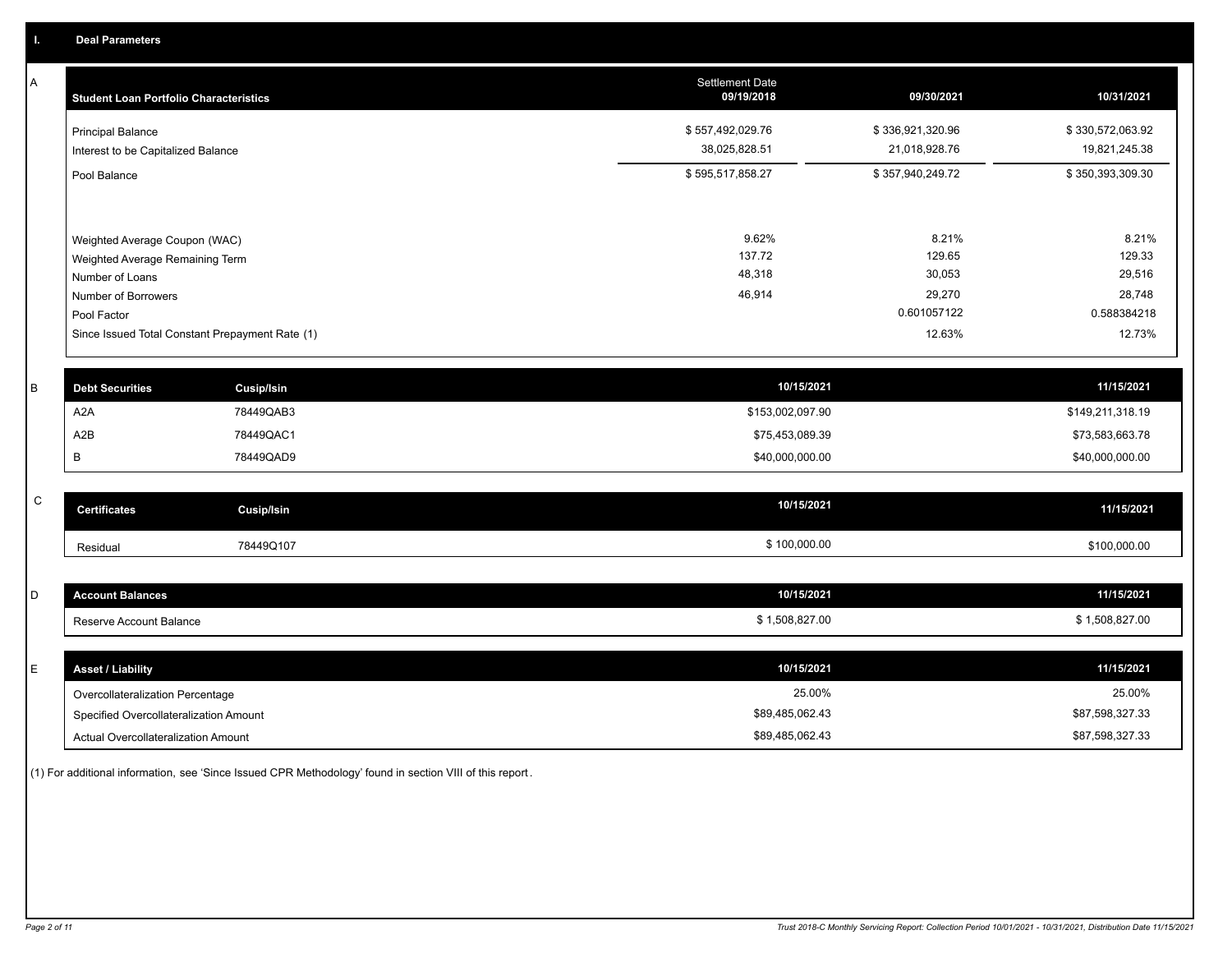# **II. 2018-C Trust Activity 10/01/2021 through 10/31/2021**

| A | <b>Student Loan Principal Receipts</b> |                |
|---|----------------------------------------|----------------|
|   | <b>Borrower Principal</b>              | 7,028,714.91   |
|   | Seller Principal Reimbursement         | 0.00           |
|   | Servicer Principal Reimbursement       | 0.00           |
|   | <b>Other Principal Deposits</b>        | 110,576.35     |
|   | <b>Total Principal Receipts</b>        | \$7,139,291.26 |

### B **Student Loan Interest Receipts**

| <b>Total Interest Receipts</b>  | \$1,826,404.90 |
|---------------------------------|----------------|
| Other Interest Deposits         | 324.92         |
| Servicer Interest Reimbursement | 0.00           |
| Seller Interest Reimbursement   | 0.00           |
| Borrower Interest               | 1,826,079.98   |

| C       | <b>Recoveries on Realized Losses</b>                             | \$56,328.82    |
|---------|------------------------------------------------------------------|----------------|
| D       | <b>Investment Income</b>                                         | \$202.58       |
| Е       | <b>Funds Borrowed from Next Collection Period</b>                | \$0.00         |
| F.      | <b>Funds Repaid from Prior Collection Period</b>                 | \$0.00         |
| G       | Loan Sale or Purchase Proceeds                                   | \$0.00         |
| H       | <b>Initial Deposits to Distribution Account</b>                  | \$0.00         |
|         | <b>Excess Transferred from Other Accounts</b>                    | \$0.00         |
| J       | <b>Borrower Benefit Reimbursements</b>                           | \$0.00         |
| Κ       | <b>Other Deposits</b>                                            | \$0.00         |
| L       | <b>Other Fees Collected</b>                                      | \$0.00         |
| М       | <b>AVAILABLE FUNDS</b>                                           | \$9,022,227.56 |
| N       | Non-Cash Principal Activity During Collection Period             | \$790,034.22   |
| $\circ$ | Aggregate Purchased Amounts by the Depositor, Servicer or Seller | \$110,901.27   |
| P       | Aggregate Loan Substitutions                                     | \$0.00         |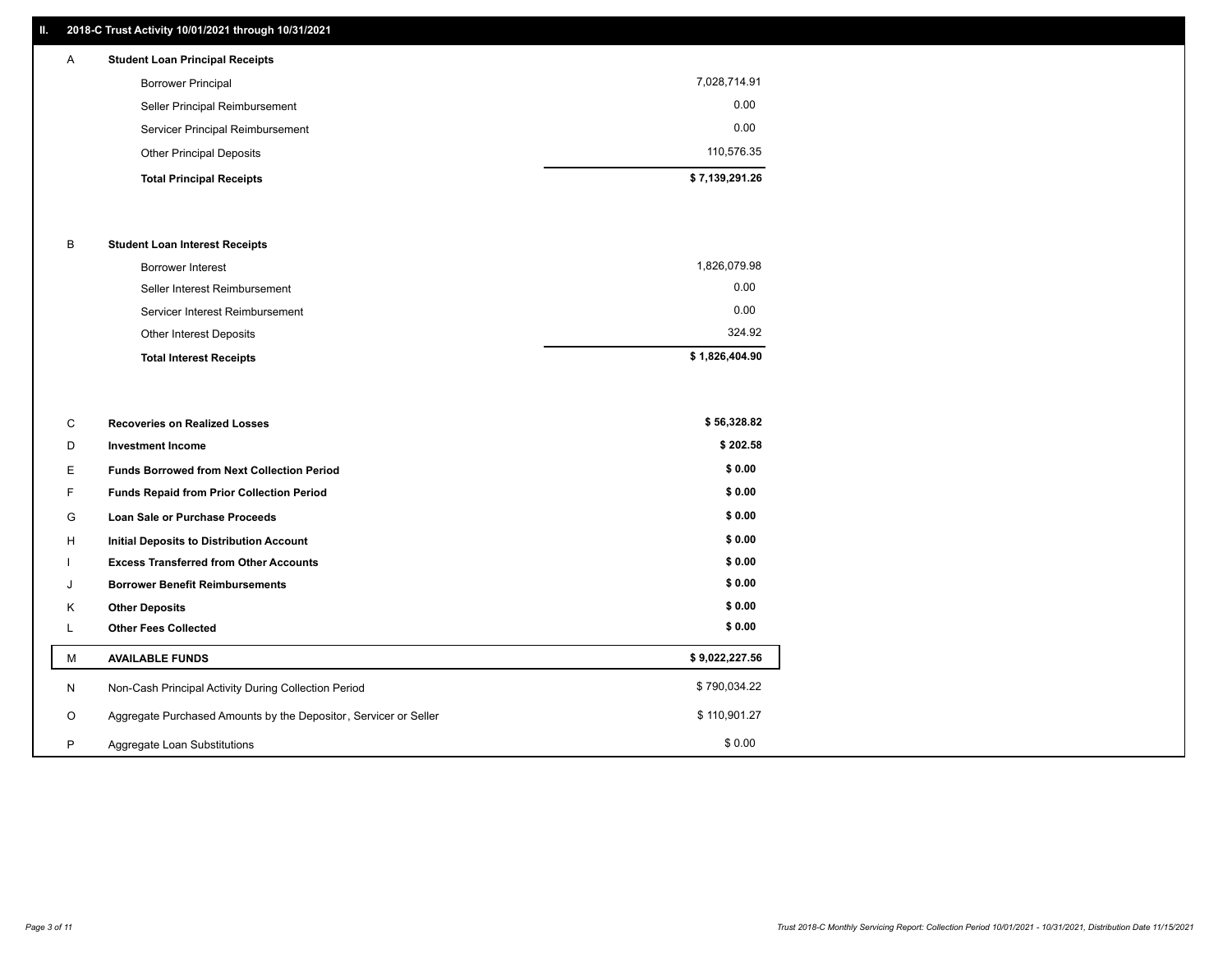|                   | <b>Loans by Repayment Status</b> |                          |            |                                                           |                |                            |                          |         |                                                           |                |                            |
|-------------------|----------------------------------|--------------------------|------------|-----------------------------------------------------------|----------------|----------------------------|--------------------------|---------|-----------------------------------------------------------|----------------|----------------------------|
|                   |                                  |                          | 10/31/2021 |                                                           |                | 09/30/2021                 |                          |         |                                                           |                |                            |
|                   |                                  | <b>Wtd Avg</b><br>Coupon | # Loans    | Principal and<br><b>Interest Accrued</b><br>to Capitalize | % of Principal | % of Loans in<br>Repay (1) | <b>Wtd Avg</b><br>Coupon | # Loans | Principal and<br><b>Interest Accrued</b><br>to Capitalize | % of Principal | % of Loans in<br>Repay (1) |
| INTERIM:          | IN SCHOOL                        | 9.39%                    | 1,326      | \$20,887,743.68                                           | 5.961%         | $-$ %                      | 9.37%                    | 1,487   | \$23,145,342.10                                           | 6.466%         | $-$ %                      |
|                   | GRACE                            | 9.53%                    | 1,019      | \$16,917,832.92                                           | 4.828%         | $-$ %                      | 9.55%                    | 1,072   | \$17,910,970.61                                           | 5.004%         | $-$ %                      |
|                   | <b>DEFERMENT</b>                 | 8.85%                    | 2,010      | \$28,127,075.76                                           | 8.027%         | $-$ %                      | 8.87%                    | 1,977   | \$27,559,882.45                                           | 7.700%         | $-$ %                      |
| <b>REPAYMENT:</b> | <b>CURRENT</b>                   | 7.97%                    | 24,064     | \$268,942,356.76                                          | 76.754%        | 94.545%                    | 7.95%                    | 24,306  | \$271,262,016.88                                          | 75.784%        | 93.757%                    |
|                   | 30-59 DAYS DELINQUENT            | 8.49%                    | 342        | \$4,638,133.50                                            | 1.324%         | 1.631%                     | 8.23%                    | 330     | \$4,493,943.54                                            | 1.256%         | 1.553%                     |
|                   | 60-89 DAYS DELINQUENT            | 8.56%                    | 160        | \$2,511,004.23                                            | 0.717%         | 0.883%                     | 8.66%                    | 159     | \$2,694,713.68                                            | 0.753%         | 0.931%                     |
|                   | 90+ DAYS DELINQUENT              | 8.24%                    | 121        | \$1,733,472.42                                            | 0.495%         | 0.609%                     | 8.68%                    | 117     | \$1,897,426.77                                            | 0.530%         | 0.656%                     |
|                   | <b>FORBEARANCE</b>               | 7.77%                    | 474        | \$6,635,690.03                                            | 1.894%         | 2.333%                     | 8.17%                    | 605     | \$8,975,953.69                                            | 2.508%         | 3.102%                     |
| <b>TOTAL</b>      |                                  |                          | 29,516     | \$350,393,309.30                                          | 100.00%        | 100.00%                    |                          | 30,053  | \$357,940,249.72                                          | 100.00%        | 100.00%                    |

Percentages may not total 100% due to rounding \*

1 Loans classified in "Repayment" include any loan for which interim interest only, \$25 fixed payments or full principal and interest payments are due.

| IN SCHOOL<br><b>INTERIM:</b>                                                                                                                                                                   | <b>Wtd Avg</b><br>Coupon<br>8.96% | # Loans<br>2,473 | 10/31/2021<br>Principal and<br><b>Interest Accrued</b><br>to Capitalize | % of Principal | % of Loans in<br>P&I Repay (2) | <b>Wtd Avg</b> |         | 09/30/2021<br>Principal and<br><b>Interest Accrued</b> |                |                                |
|------------------------------------------------------------------------------------------------------------------------------------------------------------------------------------------------|-----------------------------------|------------------|-------------------------------------------------------------------------|----------------|--------------------------------|----------------|---------|--------------------------------------------------------|----------------|--------------------------------|
|                                                                                                                                                                                                |                                   |                  |                                                                         |                |                                |                |         |                                                        |                |                                |
|                                                                                                                                                                                                |                                   |                  |                                                                         |                |                                | Coupon         | # Loans | to Capitalize                                          | % of Principal | % of Loans in<br>P&I Repay (2) |
|                                                                                                                                                                                                |                                   |                  | \$38,366,126.71                                                         | 10.949%        | $-$ %                          | 8.94%          | 2,773   | \$42,419,874.33                                        | 11.851%        | $-$ %                          |
| <b>GRACE</b>                                                                                                                                                                                   | 8.98%                             | 2,033            | \$32,328,653.31                                                         | 9.226%         | $-$ %                          | 9.00%          | 2,157   | \$34,517,729.34                                        | 9.643%         | $-$ %                          |
| <b>DEFERMENT</b>                                                                                                                                                                               | 8.49%                             | 3,654            | \$48,016,598.52                                                         | 13.704%        | $-$ %                          | 8.52%          | 3,616   | \$47,464,414.88                                        | 13.260%        | $-$ %                          |
| <b>CURRENT</b><br>P&I REPAYMENT:                                                                                                                                                               | 7.90%                             | 20,288           | \$216,638,506.44                                                        | 61.827%        | 93.507%                        | 7.86%          | 20,328  | \$216,019,715.88                                       | 60.351%        | 92.499%                        |
| 30-59 DAYS DELINQUENT                                                                                                                                                                          | 8.45%                             | 323              | \$4,297,128.58                                                          | 1.226%         | 1.855%                         | 8.20%          | 312     | \$4,142,374.79                                         | 1.157%         | 1.774%                         |
| 60-89 DAYS DELINQUENT                                                                                                                                                                          | 8.57%                             | 156              | \$2,464,918.00                                                          | 0.703%         | 1.064%                         | 8.70%          | 154     | \$2,619,505.53                                         | 0.732%         | 1.122%                         |
| 90+ DAYS DELINQUENT                                                                                                                                                                            | 8.21%                             | 115              | \$1,645,687.71                                                          | 0.470%         | 0.710%                         | 8.63%          | 108     | \$1,780,681.28                                         | 0.497%         | 0.762%                         |
| FORBEARANCE                                                                                                                                                                                    | 7.77%                             | 474              | \$6,635,690.03                                                          | 1.894%         | 2.864%                         | 8.17%          | 605     | \$8,975,953.69                                         | 2.508%         | 3.843%                         |
| <b>TOTAL</b><br>Percentages may not total 100% due to rounding<br>2 Loans classified in "P&I Repayment" includes only those loans for which scheduled principal and interest payments are due. |                                   | 29,516           | \$350,393,309.30                                                        | 100.00%        | 100.00%                        |                | 30,053  | \$357,940,249.72                                       | 100.00%        | 100.00%                        |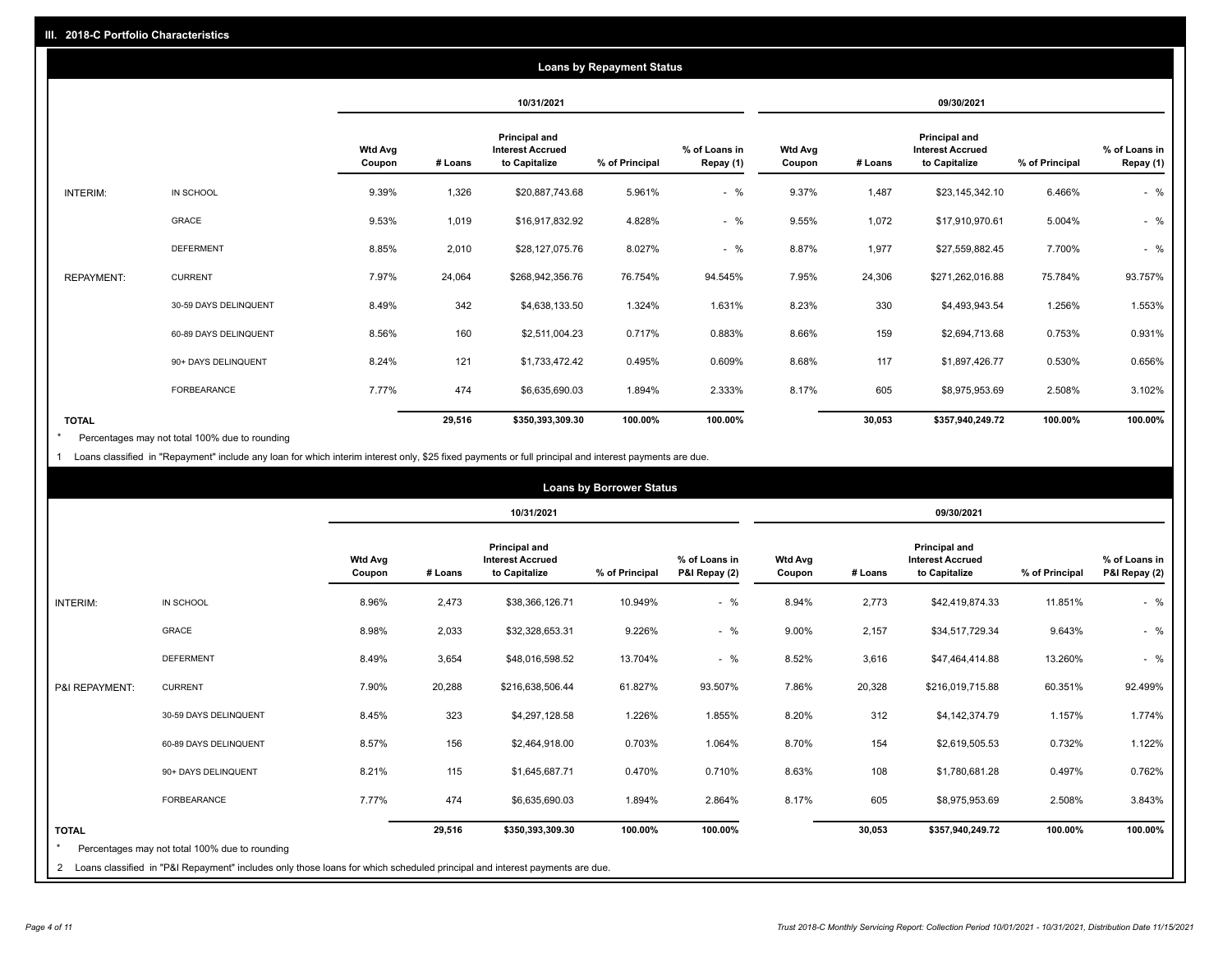|                                                                                                  | 10/31/2021       | 9/30/2021        |
|--------------------------------------------------------------------------------------------------|------------------|------------------|
| Pool Balance                                                                                     | \$350,393,309.30 | \$357,940,249.72 |
| Total # Loans                                                                                    | 29,516           | 30,053           |
| Total # Borrowers                                                                                | 28,748           | 29,270           |
| Weighted Average Coupon                                                                          | 8.21%            | 8.21%            |
| Weighted Average Remaining Term                                                                  | 129.33           | 129.65           |
| Percent of Pool - Cosigned                                                                       | 93.3%            | 93.3%            |
| Percent of Pool - Non Cosigned                                                                   | 6.7%             | 6.7%             |
| Borrower Interest Accrued for Period                                                             | \$2,303,229.60   | \$2,273,130.16   |
| Outstanding Borrower Interest Accrued                                                            | \$22,816,292.39  | \$23,766,287.01  |
| Gross Principal Realized Loss - Periodic *                                                       | \$596,353.34     | \$457,948.29     |
| Gross Principal Realized Loss - Cumulative *                                                     | \$14,825,309.25  | \$14,228,955.91  |
| Recoveries on Realized Losses - Periodic                                                         | \$56,328.82      | \$59,931.58      |
| Recoveries on Realized Losses - Cumulative                                                       | \$1,625,021.14   | \$1,568,692.32   |
| Net Losses - Periodic                                                                            | \$540,024.52     | \$398,016.71     |
| Net Losses - Cumulative                                                                          | \$13,200,288.11  | \$12,660,263.59  |
| Non-Cash Principal Activity - Capitalized Interest                                               | \$1,388,193.83   | \$469,107.06     |
| Since Issued Total Constant Prepayment Rate (CPR) (1)                                            | 12.73%           | 12.63%           |
| <b>Loan Substitutions</b>                                                                        | \$0.00           | \$0.00           |
| Cumulative Loan Substitutions                                                                    | \$0.00           | \$0.00           |
| <b>Unpaid Servicing Fees</b>                                                                     | \$0.00           | \$0.00           |
| <b>Unpaid Administration Fees</b>                                                                | \$0.00           | \$0.00           |
| <b>Unpaid Carryover Servicing Fees</b>                                                           | \$0.00           | \$0.00           |
| Note Interest Shortfall                                                                          | \$0.00           | \$0.00           |
| Loans in Modification                                                                            | \$19,305,210.52  | \$19,461,039.01  |
| % of Loans in Modification as a % of Loans in Repayment (P&I)                                    | 8.58%            | 8.67%            |
|                                                                                                  |                  |                  |
| % Annualized Gross Principal Realized Loss - Periodic as a %<br>of Loans in Repayment (P&I) * 12 | 3.18%            | 2.45%            |
| % Gross Principal Realized Loss - Cumulative as a % of                                           |                  |                  |
| Original Pool Balance                                                                            | 2.49%            | 2.39%            |

\* In accordance with the Servicer's current policies and procedures, after September 1, 2017 loans subject to bankruptcy claims generally will not be reported as a charged- off unless and until they are delinquent for 120

(1) For additional information, see 'Since Issued CPR Methodology' found in section VIII of this report .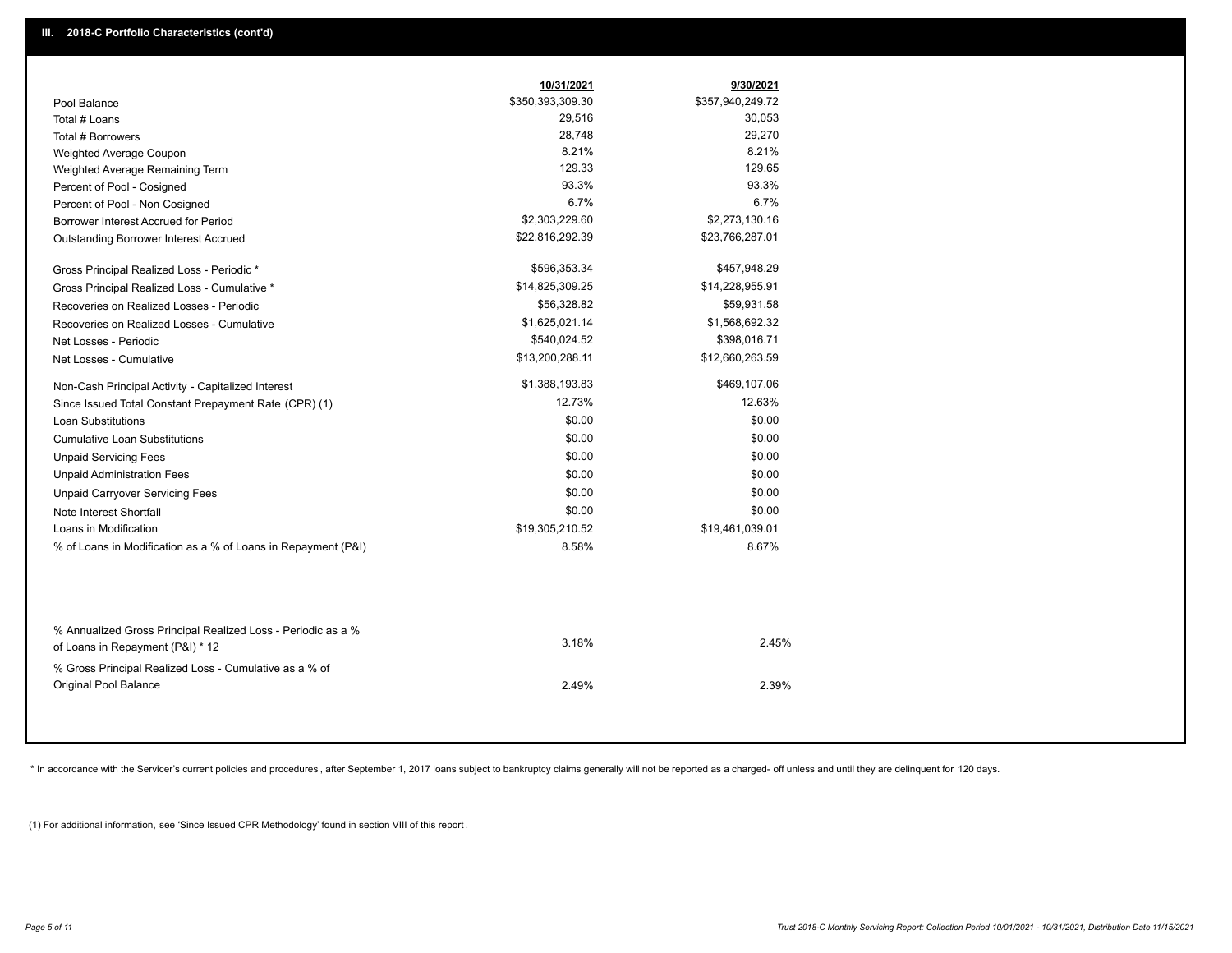## **Loan Program**

A

|                                    | Weighted<br>Average | # LOANS | <b>\$ AMOUNT</b> | $%$ *     |
|------------------------------------|---------------------|---------|------------------|-----------|
| - Smart Option Interest-Only Loans | 7.11%               | 6,693   | \$56,163,864.01  | 16.029%   |
| - Smart Option Fixed Pay Loans     | 8.20%               | 7,297   | \$104,116,684.38 | 29.714%   |
| - Smart Option Deferred Loans      | 8.53%               | 15.526  | \$190,112,760.91 | 54.257%   |
| - Other Loan Programs              | $0.00\%$            | 0       | \$0.00           | $0.000\%$ |
| <b>Total</b>                       | 8.21%               | 29,516  | \$350,393,309.30 | 100.000%  |

\* Percentages may not total 100% due to rounding

B

C

**Index Type**

|                       | Weighted<br>Average | # LOANS | <b>\$ AMOUNT</b> | $%$ *     |
|-----------------------|---------------------|---------|------------------|-----------|
| - Fixed Rate Loans    | 9.10%               | 9,368   | \$121,022,740.15 | 34.539%   |
| - LIBOR Indexed Loans | 7.74%               | 20,148  | \$229,370,569.15 | 65.461%   |
| - Other Index Rates   | $0.00\%$            | 0       | \$0.00           | $0.000\%$ |
| <b>Total</b>          | 8.21%               | 29,516  | \$350,393,309.30 | 100.000%  |

\* Percentages may not total 100% due to rounding

# **Weighted Average Recent FICO**

| 1,666<br>1,670<br>2,996<br>6,294 | \$19,989,758.22<br>\$19,155,057.70<br>\$36,840,450.96 | 5.705%<br>5.467%<br>10.514% |
|----------------------------------|-------------------------------------------------------|-----------------------------|
|                                  |                                                       |                             |
|                                  |                                                       |                             |
|                                  |                                                       |                             |
|                                  | \$77,873,235.67                                       | 22.225%                     |
| 16,890                           | \$196,534,806.75                                      | 56.090%                     |
| $\mathbf 0$                      | \$0.00                                                | $0.000\%$                   |
| 29,516                           | \$350,393,309.30                                      | 100.000%                    |
|                                  |                                                       |                             |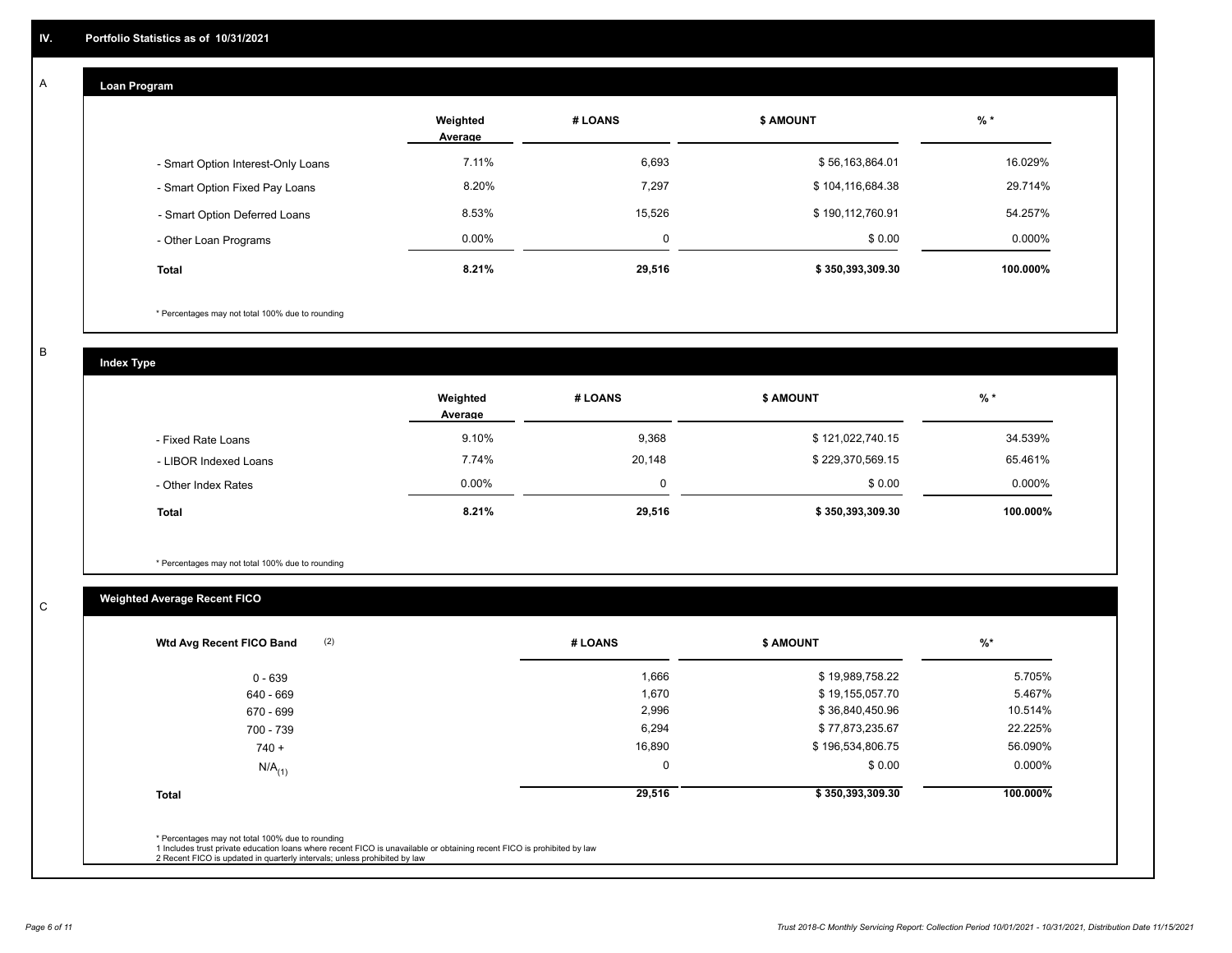| V. |       | 2018-C Reserve Account and Principal Distribution Calculations                       |                  |  |
|----|-------|--------------------------------------------------------------------------------------|------------------|--|
| А. |       | <b>Reserve Account</b>                                                               |                  |  |
|    |       | Specified Reserve Account Balance                                                    | \$1,508,827.00   |  |
|    |       | <b>Actual Reserve Account Balance</b>                                                | \$1,508,827.00   |  |
| В. |       | <b>Principal Distribution Amount</b>                                                 |                  |  |
|    | i.    | <b>Class A Notes Outstanding</b>                                                     | \$228,455,187.29 |  |
|    | ii.   | Pool Balance                                                                         | \$350,393,309.30 |  |
|    | iii.  | First Priority Principal Distribution Amount (i - ii)                                | \$0.00           |  |
|    | iv.   | Class A and B Notes Outstanding                                                      | \$268,455,187.29 |  |
|    | ۷.    | First Priority Principal Distribution Amount                                         | \$0.00           |  |
|    | vi.   | Pool Balance                                                                         | \$350,393,309.30 |  |
|    | vii.  | Specified Overcollateralization Amount                                               | \$87,598,327.33  |  |
|    | viii. | Regular Principal Distribution Amount (if (iv > 0, (iv - v) - (vi - vii))            | \$5,660,205.32   |  |
|    | ix.   | Pool Balance                                                                         | \$350,393,309.30 |  |
|    | х.    | 10% of Initial Pool Balance                                                          | \$59,551,785.83  |  |
|    | xi.   | First Priority Principal Distribution Amount                                         | \$0.00           |  |
|    | xii.  | Regular Principal Distribution Amount                                                | \$5,660,205.32   |  |
|    | xiii. | Available Funds (after payment of waterfall items A through I)                       | \$2,478,316.37   |  |
|    |       | xiv. Additional Principal Distribution Amount (if(vi <= x,min(xiii, vi - xi - xii))) | \$0.00           |  |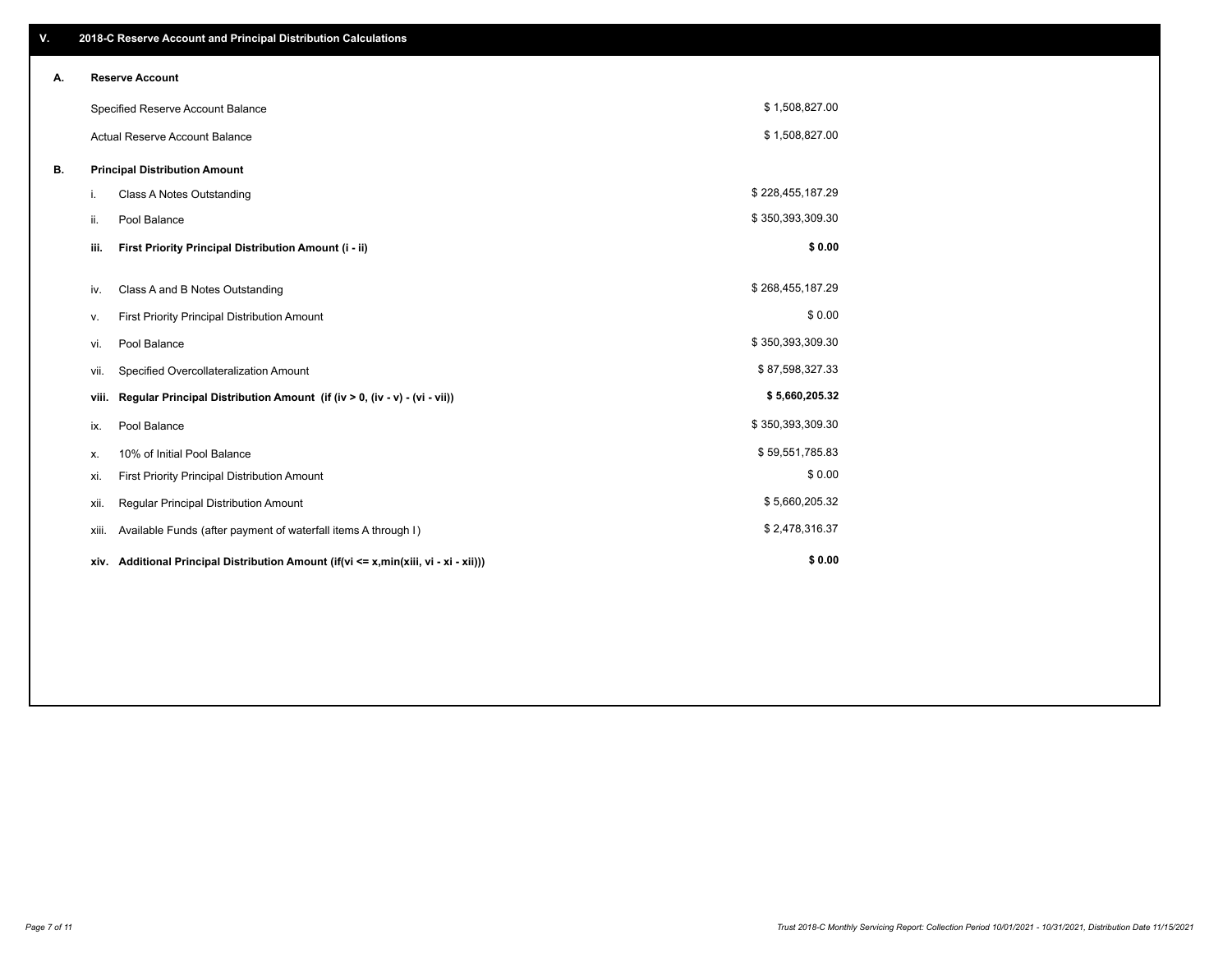|    |                                                         | Paid           | <b>Funds Balance</b> |
|----|---------------------------------------------------------|----------------|----------------------|
|    | <b>Total Available Funds</b>                            |                | \$9,022,227.56       |
| A  | <b>Trustee Fees</b>                                     | \$0.00         | \$9,022,227.56       |
| В  | <b>Servicing Fees</b>                                   | \$224,614.21   | \$8,797,613.35       |
| C  | i. Administration Fees                                  | \$8,333.00     | \$8,789,280.35       |
|    | ii. Unreimbursed Administrator Advances plus any Unpaid | \$0.00         | \$8,789,280.35       |
| D  | Class A Noteholders Interest Distribution Amount        | \$517,425.33   | \$8,271,855.02       |
| Е  | First Priority Principal Payment                        | \$0.00         | \$8,271,855.02       |
| F. | Class B Noteholders Interest Distribution Amount        | \$133,333.33   | \$8,138,521.69       |
| G  | <b>Reinstatement Reserve Account</b>                    | \$0.00         | \$8,138,521.69       |
| H  | Regular Principal Distribution                          | \$5,660,205.32 | \$2,478,316.37       |
|    | <b>Carryover Servicing Fees</b>                         | \$0.00         | \$2,478,316.37       |
| J  | Additional Principal Distribution Amount                | \$0.00         | \$2,478,316.37       |
| Κ  | Unpaid Expenses of Trustee                              | \$0.00         | \$2,478,316.37       |
| L  | Unpaid Expenses of Administrator                        | \$0.00         | \$2,478,316.37       |
| М  | Remaining Funds to the Residual Certificateholders      | \$2,478,316.37 | \$0.00               |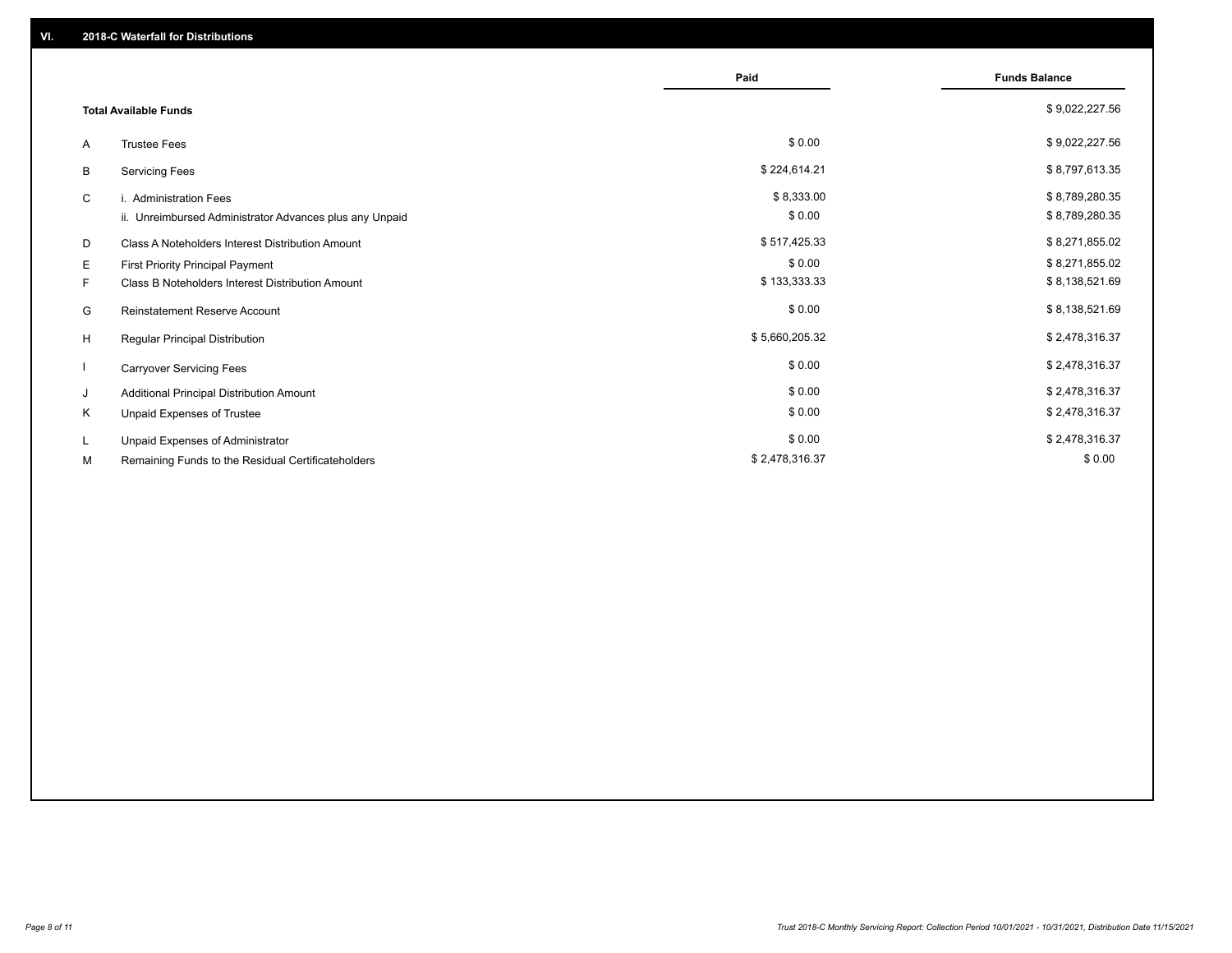| <b>Distribution Amounts</b>                                |                         |                         |                         |
|------------------------------------------------------------|-------------------------|-------------------------|-------------------------|
|                                                            | A <sub>2</sub> A        | A <sub>2</sub> B        | в                       |
| Cusip/Isin                                                 | 78449QAB3               | 78449QAC1               | 78449QAD9               |
| <b>Beginning Balance</b>                                   | \$153,002,097.90        | \$75,453,089.39         | \$40,000,000.00         |
| Index                                                      | <b>FIXED</b>            | <b>LIBOR</b>            | <b>FIXED</b>            |
| Spread/Fixed Rate                                          | 3.63%                   | 0.75%                   | 4.00%                   |
| Record Date (Days Prior to Distribution)                   | 1 NEW YORK BUSINESS DAY | 1 NEW YORK BUSINESS DAY | 1 NEW YORK BUSINESS DAY |
| <b>Accrual Period Begin</b>                                | 10/15/2021              | 10/15/2021              | 10/15/2021              |
| <b>Accrual Period End</b>                                  | 11/15/2021              | 11/15/2021              | 11/15/2021              |
| Daycount Fraction                                          | 0.08333333              | 0.08611111              | 0.08333333              |
| Interest Rate*                                             | 3.63000%                | 0.84025%                | 4.00000%                |
| <b>Accrued Interest Factor</b>                             | 0.003025000             | 0.000723549             | 0.003333333             |
| <b>Current Interest Due</b>                                | \$462,831.35            | \$54,593.98             | \$133,333.33            |
| Interest Shortfall from Prior Period Plus Accrued Interest | $\mathsf{\$}$ -         | $\mathsf{\$}$ -         | $$ -$                   |
| <b>Total Interest Due</b>                                  | \$462,831.35            | \$54,593.98             | \$133,333.33            |
| <b>Interest Paid</b>                                       | \$462,831.35            | \$54,593.98             | \$133,333.33            |
| <b>Interest Shortfall</b>                                  | $$ -$                   | $$ -$                   | $$ -$                   |
| <b>Principal Paid</b>                                      | \$3,790,779.71          | \$1,869,425.61          | $$ -$                   |
| <b>Ending Principal Balance</b>                            | \$149,211,318.19        | \$73,583,663.78         | \$40,000,000.00         |
| Paydown Factor                                             | 0.017309496             | 0.017309496             | 0.000000000             |
| <b>Ending Balance Factor</b>                               | 0.681330220             | 0.681330220             | 1.000000000             |

\* Pay rates for Current Distribution. For the interest rates applicable to the next distribution date, please see https://www.salliemae.com/about/investors/data/SMBabrate.txt.

**VII. 2018-C Distributions**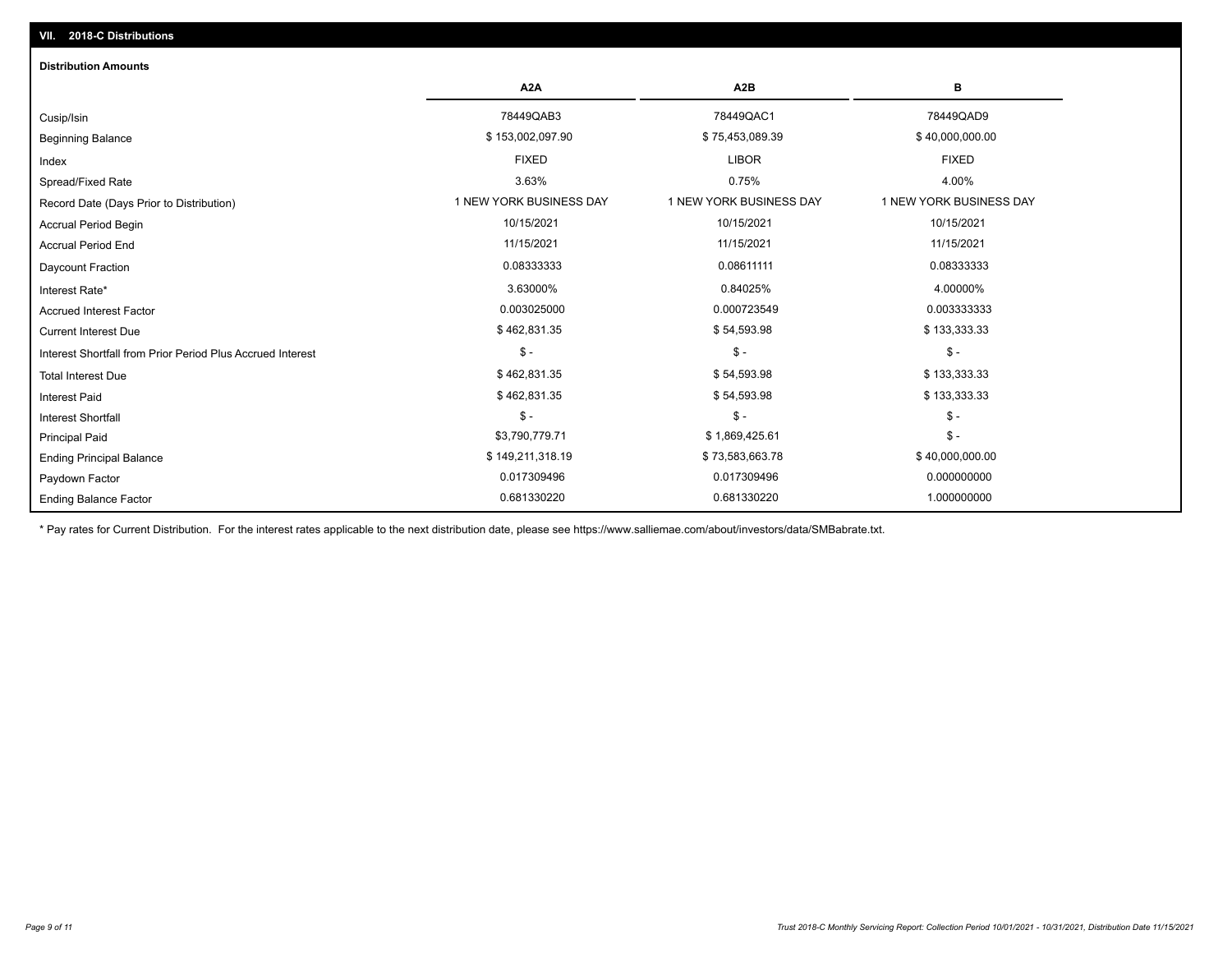## **Since Issued Total CPR**

$$
\text{total cPR} = 1 - \left(\frac{APB}{PPB}\right)^{\left(\frac{12}{MSC}\right)}
$$

APB = Actual period-end Pool Balance PPB = Projected period-end Pool Balance assuming no prepayments and no defaults Pool Balance = Sum(Principal Balance + Interest Accrued to Capitalize Balance) MSC = Months Since Cut-Off

I J Ι

### **Since-Issued Total Constant Prepayment Rate (CPR)**

Since-Issued Total CPR measures prepayments, both voluntary and involuntary, for a trust student loan pool over the life of a transaction. For each trust distribution, the actual month-end pool balance is compared against a month-end pool balance originally projected at issuance assuming no prepayments and defaults. For purposes of Since- Issued Total CPR calculations, projected period end pool balance assumes in-school status loans have up to a six month grace period before moving to repayment, grace status loans remain in grace status until their status end date and then to move to full principal and interest repayment, loans subject to interim interest or fixed payments during their in-school and grace period continue paying interim interest or fixed payments until full